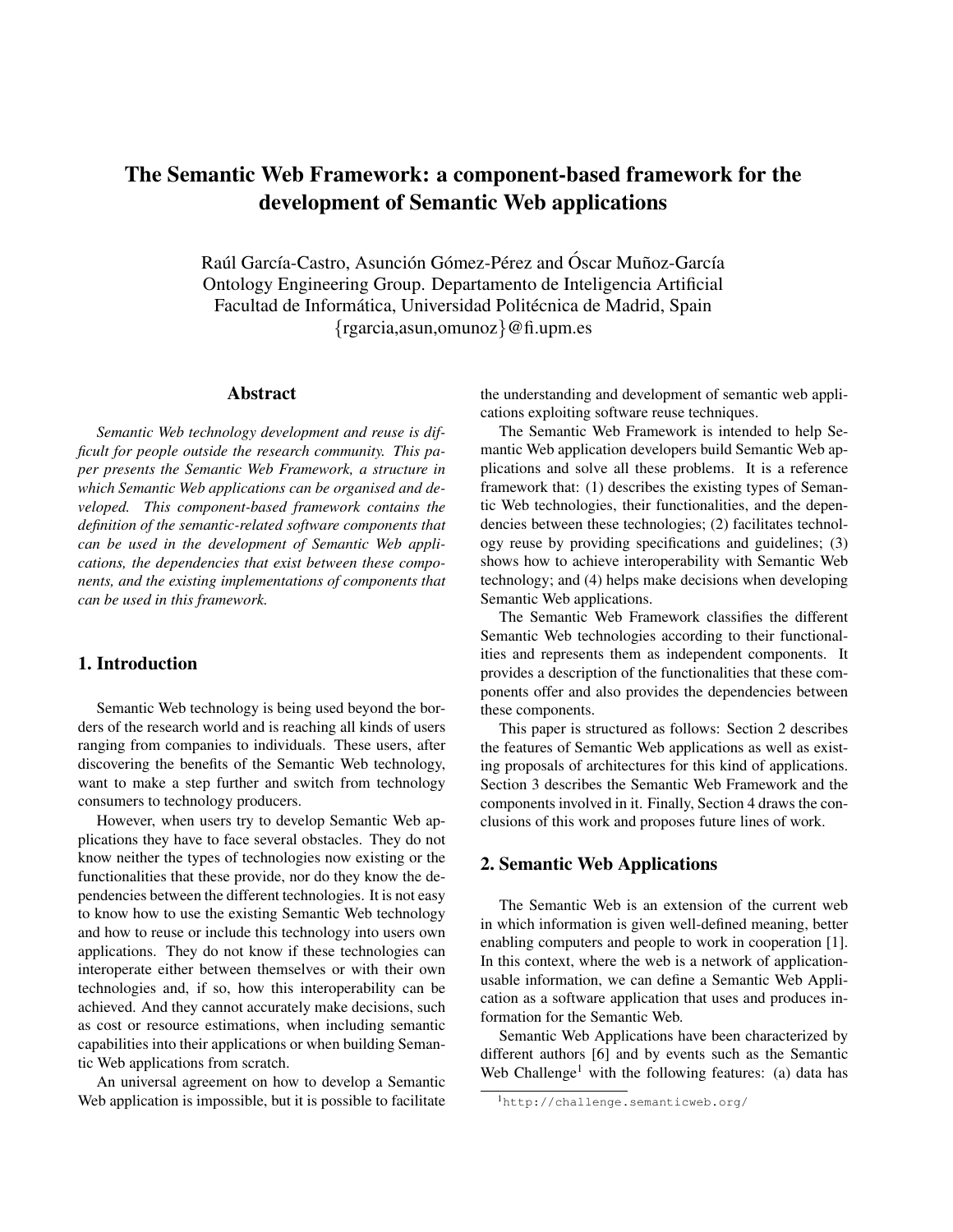semantics and is represented using formal descriptions, (b) semantic data is reused, manipulated and processed, (c) data sources are heterogeneous and are owned or controlled by different organisations, (d) applications assume an open world (i.e. the information is never complete), (e) multiple natural languages are supported, and (f) RDF(S) and OWL, the open standards recommended by the W3C, are used.

In addition, Motta and colleagues define the features for a next generation of Semantic Web Applications [6], which are: (a) semantic data can be defined in terms of many different ontologies, (b) Semantic Web Applications must scale in terms of the amount of data used and in terms of distributed components working together, and (c) Semantic Web Applications ought to embed Web 2.0 features.

In the Semantic Web, reuse appears not only at the data level, as shown above, but also at the application level, as nowadays there exist many open software from a wide range of sources that can be reused when building Semantic Web Applications. In the application level reuse follows three different approaches: a distributed services approach, by integrating web service technology in their architectures; a shared memory approach, by composing components that use a shared space of common memory to communicate, as in the case of reusing libraries inside an application; and a mixed approach, by combining the two approaches explained before.

# 2.1. Semantic Web Application Architectures

Mika et al. sketch a generic architecture of ontologybased applications based in a call-and-return style and structured in hierarchical layers [5]. The layers involved are from bottom to top: ontology, middleware and application. The ontology layer contains the components concerned with the creation and maintenance of the model of the application, the middleware layer supplies common ontology-related services, and the application layer builds on the ontology and related services to provide some kind of ontology functionality to an end user.

Thanh et al. [9] present a service oriented architecture also structured in hierarchical layers: the data layer hosts any kind of data sources including others different from ontological sources; the logic layer includes applicationspecific services that are implemented for a particular use case and operate on specific object models; the presentation layer hosts presentation components that the user interacts with. They also classify the components inside the logic layer in ontology services, ontology engineering services and ontology usage services.

The Semantic Web Technology is composed by heterogeneous systems. Therefore, the framework described in this paper is an open system and it is not divided in layers. Several disadvantages of layered approaches are the difficulty in structuring some systems in a layered fashion; performance considerations when high level functions require close coupling to low level implementations; and the difficulty to find the right level of abstraction, especially if existing systems cross several layers [7].

The two architectures presented before identify some example components for illustrating their approaches. In the Semantic Web Framework, we have tried to exhaustively identify the existing semantic components of Semantic Web applications. The 33 components identified in the Semantic Web Framework cover the 16 and 21 components identified in the previous approaches, respectively.

## 3. The Semantic Web Framework

In this paper, the Semantic Web Framework is defined as a structure in which Semantic Web applications can be organised and developed. The Semantic Web Framework is guided by some general design principles. These principles state that the Semantic Web Framework should be:

- *Developer-oriented*. To consider different audiences such as developers with low expertise with Semantic Web technologies or ontology practitioners.
- *Easy to understand*. To facilitate the understanding and use of the Semantic Web Framework, its components have been organised in dimensions according to the major properties of the problem space that have significant variation over Semantic Web technology.
- *Inexpensive to adopt*. To develop a Semantic Web application or to upgrade an existing application with semantic capabilities should be easy and thus, the impact on legacy systems minimised.
- *Semantics focused*. To describe only the components that provide semantic functionalities and functionalities to manage semantics. Other components that deal with communication, distribution, etc. are not taken into account to ease the integration of the components of the Semantic Web Framework in other software architectures.
- *Component based*. To define some specifications of these components that allow for different implementations of them, providing each of these components a basic functionality.
- *Evolving*. To extend easily the Semantic Web Framework by inserting new components or modifying existing ones as the Semantic Web, and also its technology, is continuously evolving.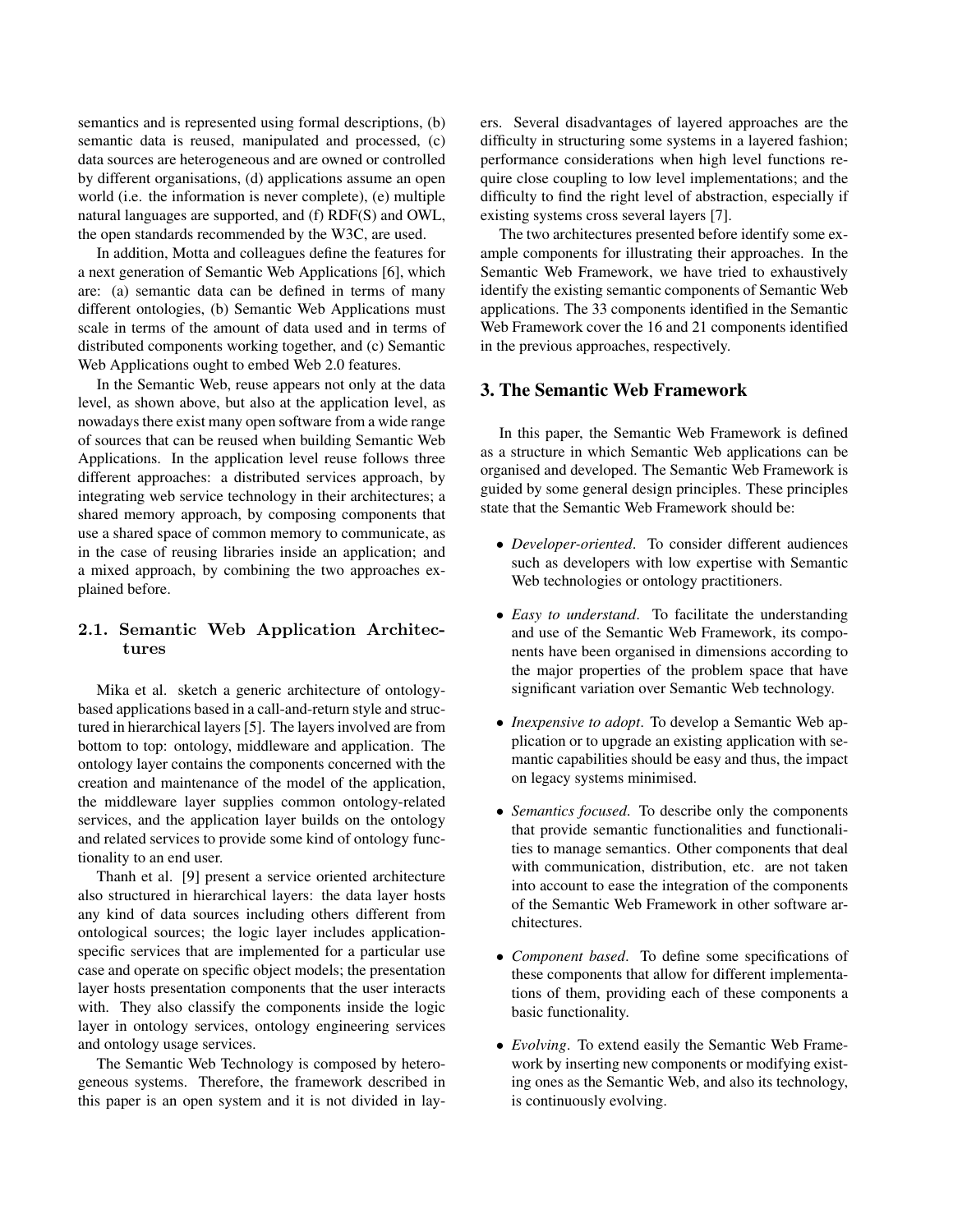The Semantic Web Framework is defined as a component-based framework because Semantic Web applications possess similar characteristics to those of component-based systems: interoperability, distribution, heterogeneity, extensibility independence, and dynamism. Furthermore, component-based frameworks provide the features that facilitate software reuse [4]: *abstraction*, to reduce and factor out details; *selection*, to help developers locate, compare and select reusable software artifacts; *specialisation*, to allow specialising generic artifacts; and *integration*, to combine a collection of artifacts.

A software architecture is defined as the fundamental organization of a system embodied in its components, their relationships to each other, and to the environment, and the principles guiding its design and evolution [3]. According to this definition of software architecture, to define the architecture of the Semantic Web Framework we need to identify its components, the interaction between them, the patterns that describe their composition, and the restrictions when applying those patterns.

In this paper, we focus on the identification of the components of the Semantic Web Framework; on their classification, as stated below; and on the main interfaces of these components with other components and with the environment. In a future work, we will define a concrete specification of the interfaces and the different patterns that can be used in Semantic Web applications.

# 3.1. Definition and Classification of Components

We follow the definition of component given by Szyperski [8] since a Semantic Web Framework component is as an autonomous and modular unit with well defined interfaces that describes a service and performs a specific functionality. Such components can be used either independently or together to develop Semantic Web applications. Components in this sense can be divided into four types: services, program libraries, applications, and protocols.

Components are usually defined by specifying some *general information* about them, such as a natural language description; their *interfaces*, including the functionalities that the component implements and those that it uses; and their *contracts*, which are specifications that are added to the interface and establish use and implementation conditions [8].

In this version of the Semantic Web Framework, we do not describe the component contracts, which will be defined in future work, and we explicitly divide the interfaces in the functionalities that a component implements and those that it uses. Therefore, each component is defined by its *name*, a high-level *description*, an enumeration of the *functionalities that the component provides* specifying for each functionality the type or types of interface that it provides (user interface, programming interface, service interface, etc.), and an enumeration of the *functionalities required by the component* for working correctly and provided by others.

To classify the components of the Semantic Web Framework, we have considered the dimensions of an architecture as the major properties of the problem space that have significant variation over the systems of concern to the architecture, i.e., the groups of components that provide some specific support to the architecture. These dimensions are subjective: in this paper we have classified the different components according to the main functionalities that they provide. Furthermore, these dimensions are not exhaustive.

Figure 1 presents the components of the Semantic Web Framework that have been identified from software currently available or under construction. This enumeration of components is neither exhaustive nor complete, and is open to improvements and extensions. Current components were identified by several Knowledge Web partners with expertise in each of the dimensions.

In Figure 1, each dimension of the architecture is represented as a column and the order of the components or of the dimensions in the figure does not imply any precedence or relation between them.



**Figure 1. Components of the Semantic Web Framework**

The dependencies of each of these components with other components of the framework were identified. Figure 2 shows the basic dependencies of the components in the *Ontology engineering* dimension.

Next, a description of the dimensions of the Semantic Web Framework and of the components included inside each dimension is given. The full description of the Semantic Web Framework components can be found in [2].

#### 3.1.1. Data and metadata management

This dimension includes components that manage knowledge and data sources.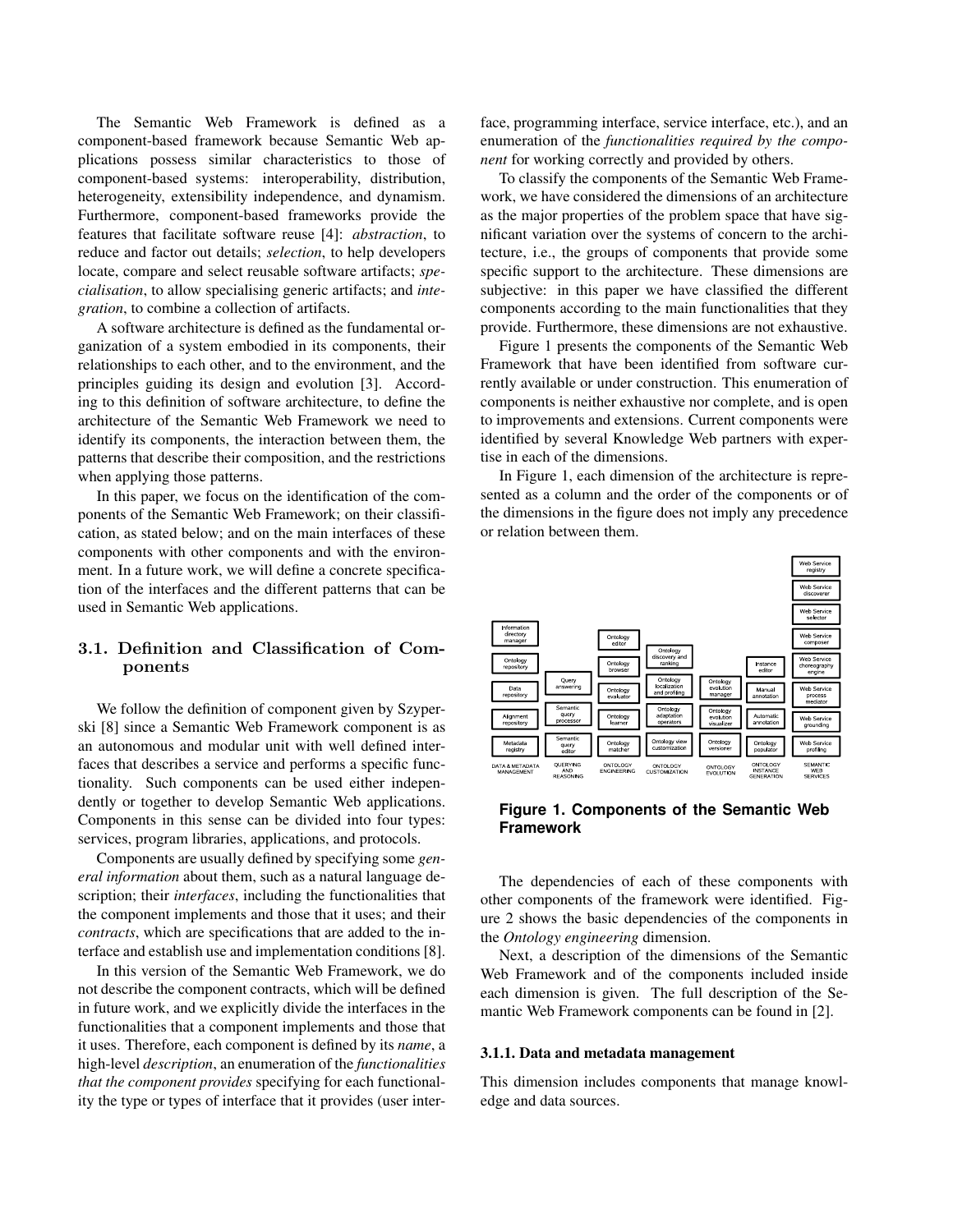

# **Figure 2. Dependencies of the components in the** *Ontology engineering* **dimension**

The *Information directory manager* handles query distribution, manages a content provider directory, identifies information providers from a query, and handles the storage and access to distributed ontologies and data.

The *Ontology repository* locally stores and accesses ontologies and ontology instances.

The *Data repository* locally stores and accesses data and ontology annotated data.

The *Alignment repository* locally stores and accesses alignments.

The *Metadata registry* locally stores and accesses metadata information.

## 3.1.2. Querying and reasoning

This dimension includes components that generate and process queries.

The *Query answering* takes care of the logical processing of a query by providing reasoning functionalities to search results from a knowledge base.

The *Semantic query processor* takes care of the physical processing of a query, by providing functionalities to manage query answering over ontologies in distributed sources.

The *Semantic query editor* takes care of the user interface for editing queries.

#### 3.1.3. Ontology engineering

This dimension includes components that provide functionalities to develop and manage ontologies.

The *Ontology editor* allow to create and modify ontologies, ontology elements, and ontology documentation. These functionalities include a single element edition or a more advanced edition such as ontology pruning, extension or specialization.

The *Ontology browser* allows to visually browse an ontology.

The *Ontology evaluator* evaluates ontologies, either their formal model or their content, in the different phases of their life cycle.

The *Ontology learner* acquires knowledge and generate ontologies of a given domain through some kind of (semi) automatic process.

The *Ontology matcher* matches two ontologies and outputs some alignments. We can distinguish two types of such systems: those that generate matchings and those that use matchings for other tasks (e.g., merging, mediating, etc.).

#### 3.1.4. Ontology customisation

This dimension includes components that customise and tailor ontologies.

The *Ontology localization and profiling* adapts an ontology according to some context or some user profile.

The *Ontology discovery and ranking* findins appropriate views, versions or sub-sets of ontologies, and then ranks them according to some criterion.

The *Ontology adaptation operators* applies appropriate operators to an ontology, the result of which is an ontology customized according to some criterion.

The *Ontology view customisation* enables the user to change or amend a view on a particular ontology to fit a particular purpose.

#### 3.1.5. Ontology evolution

This dimension includes components that manage the ontology evolution.

The *Ontology versioner* maintains, stores and manages different versions of an ontology.

The *Ontology evolution visualizer* visualizes different versions of an ontology.

The *Ontology evolution manager* manages the adaptation of an ontology regarding changes that may arise and possibly visualises the versions within a broader context of complex ontology evolution and development platform.

#### 3.1.6. Ontology instance generation

This dimension includes components that generate ontology instances.

The *Instance editor* allows to manually create and modify instances of concepts and of relations between them in existing ontologies.

The *Manual annotation* is in charge of manual and semiautomatic annotation of digital content documents (e.g. web pages) with concepts in the ontology. This annotation process may be assisted or guided by a machine (semiautomatic annotation).